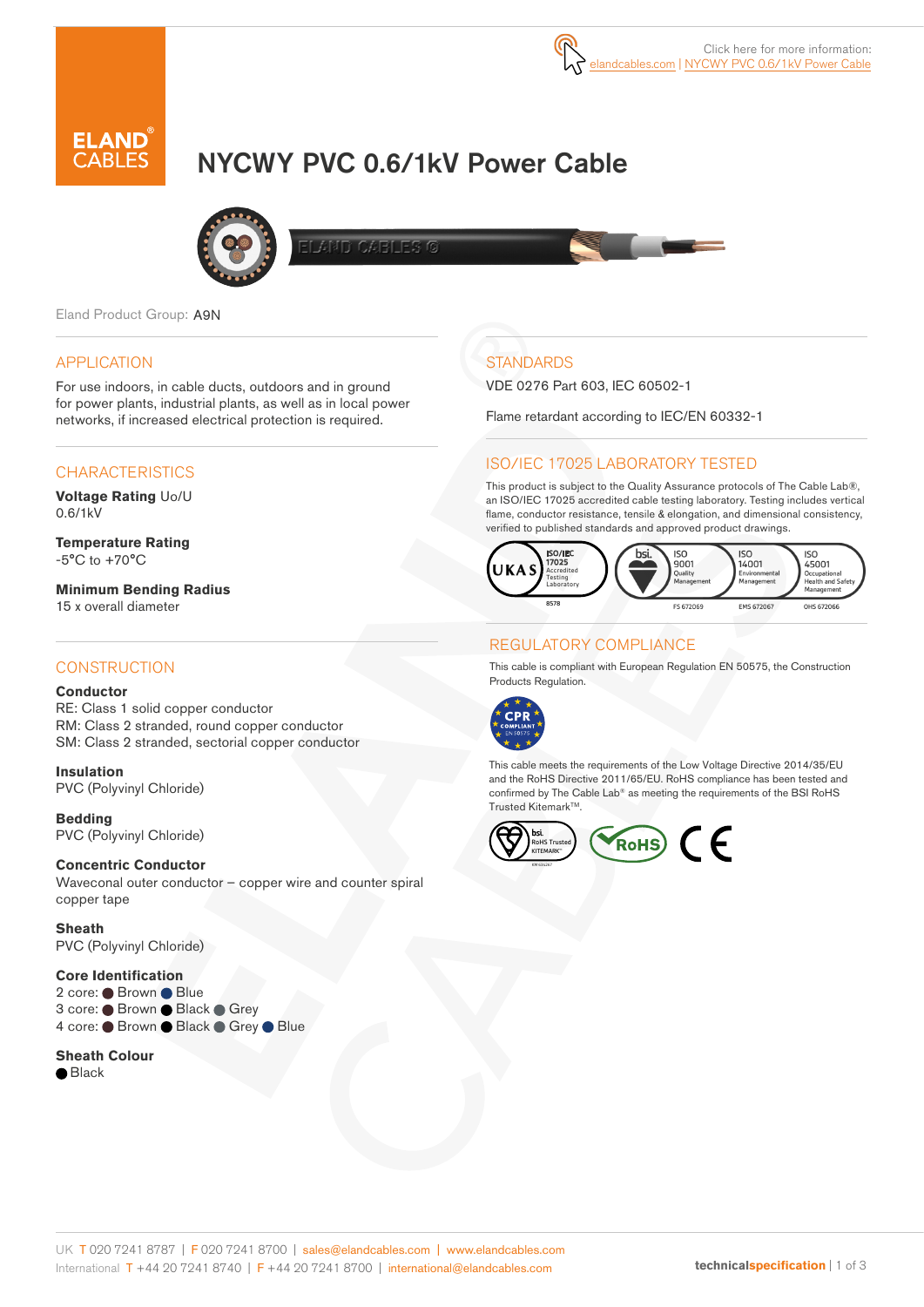# DIMENSIONS

| ELAND PART NO.  | NO. OF<br>CORES | NOMINAL CROSS<br><b>SECTIONAL AREA</b><br>mm <sup>2</sup> | CONDUCTOR TYPE<br>NOMINAL OVERALL<br><b>DIAMETER</b><br>mm |      | NOMINAL<br><b>WEIGHT</b><br>kg/km |
|-----------------|-----------------|-----------------------------------------------------------|------------------------------------------------------------|------|-----------------------------------|
| A9NYCWY0201010  | $\overline{2}$  | 10/10                                                     | <b>RE</b>                                                  | 19.4 | 610                               |
| A9NYCWY0201616  | $\overline{2}$  | 16/16                                                     | <b>RE</b><br>20.4                                          |      | 840                               |
| A9NYCWY0202525  | $\overline{2}$  | 25/25                                                     | <b>RM</b>                                                  | 24.4 | 1299                              |
| A9NYCWY0301010  | 3               | 10/20                                                     | <b>RE</b>                                                  | 19.4 | 750                               |
| A9NYCWY0301616  | 3               | 16/16                                                     | $\mathsf{RE}$<br>21.4                                      |      | 1050                              |
| A9NYCWY0302516  | 3               | 25/16                                                     | <b>RM</b>                                                  | 25.5 | 1600                              |
| A9NYCWY0302525  | 3               | 25/25                                                     | <b>RM</b>                                                  | 25.5 | 1600                              |
| A9NYCWY0303516  | 3               | 35/16                                                     | <b>SM</b>                                                  | 25.7 | 1850                              |
| A9NYCWY0303535  | 3               | 35/35                                                     | <b>SM</b>                                                  | 27.6 | 1700                              |
| A9NYCWY0305025  | 3               | 50/25                                                     | <b>SM</b>                                                  | 28.7 | 2400                              |
| A9NYCWY0305050  | 3               | 50/50                                                     | <b>SM</b>                                                  | 28.7 | 2300                              |
| A9NYCWY0307035  | 3               | 70/35                                                     | <b>SM</b>                                                  | 33.8 | 3300                              |
| A9NYCWY0307070  | 3               | 70/70                                                     | <b>SM</b>                                                  | 32.8 | 2900                              |
| A9NYCWY0309550  | 3               | 95/50                                                     | <b>SM</b>                                                  | 37.8 | 4500                              |
| A9NYCWY0309595  | 3               | 95/95                                                     | <b>SM</b>                                                  | 37.8 | 400                               |
| A9NYCWY0312070  | 3               | 120/70                                                    | <b>SM</b>                                                  | 40.8 | 5000                              |
| A9NYCWY03120120 | 3               | 120/120                                                   | <b>SM</b>                                                  | 41.8 | 5500                              |
| A9NYCWY0315070  | 3               | 150/70                                                    | <b>SM</b>                                                  | 45   | 6000                              |
| A9NYCWY03150150 | 3               | 150/150                                                   | <b>SM</b>                                                  | 46   | 6750                              |
| A9NYCWY0318595  | 3               | 185/95                                                    | <b>SM</b>                                                  | 50   | 7500                              |
| A9NYCWY03185185 | 3               | 185/185                                                   | <b>SM</b>                                                  | 51   | 8500                              |
| A9NYCWY03240120 | 3               | 240/120                                                   | <b>SM</b>                                                  | 57   | 10000                             |
| A9NYCWY0401010  | $\overline{4}$  | 10/10                                                     | <b>RE</b>                                                  | 20.4 | 870                               |
| A9NYCWY0401616  | $\overline{4}$  | 16/16                                                     | <b>RE</b>                                                  | 23.4 | 1250                              |
| A9NYCWY0402516  | $\overline{4}$  | 25/16                                                     | <b>RM</b>                                                  | 27.6 | 1800                              |
| A9NYCWY0403516  | $\overline{4}$  | 35/16                                                     | <b>SM</b>                                                  | 28.6 | 2050                              |
| A9NYCWY0405025  | $\overline{4}$  | 50/25                                                     | <b>SM</b>                                                  | 32.8 | 2700                              |
| A9NYCWY0407035  | $\overline{4}$  | 70/35                                                     | <b>SM</b>                                                  | 36.8 | 3750                              |
| A9NYCWY0409550  | 4               | 95/50                                                     | <b>SM</b>                                                  | 43.9 | 5000                              |
| A9NYCWY0412070  | $\overline{4}$  | 120/70                                                    | <b>SM</b>                                                  | 47   | 6300                              |
| A9NYCWY0415070  | $\overline{4}$  | 150/70                                                    | SM                                                         | 51   | 7600                              |
| A9NYCWY0418595  | 4               | 185/95                                                    | <b>SM</b>                                                  | 56   | 9300                              |
| A9NYCWY04240120 | $\overline{4}$  | 240/120                                                   | <b>SM</b>                                                  | 63   | 11600                             |